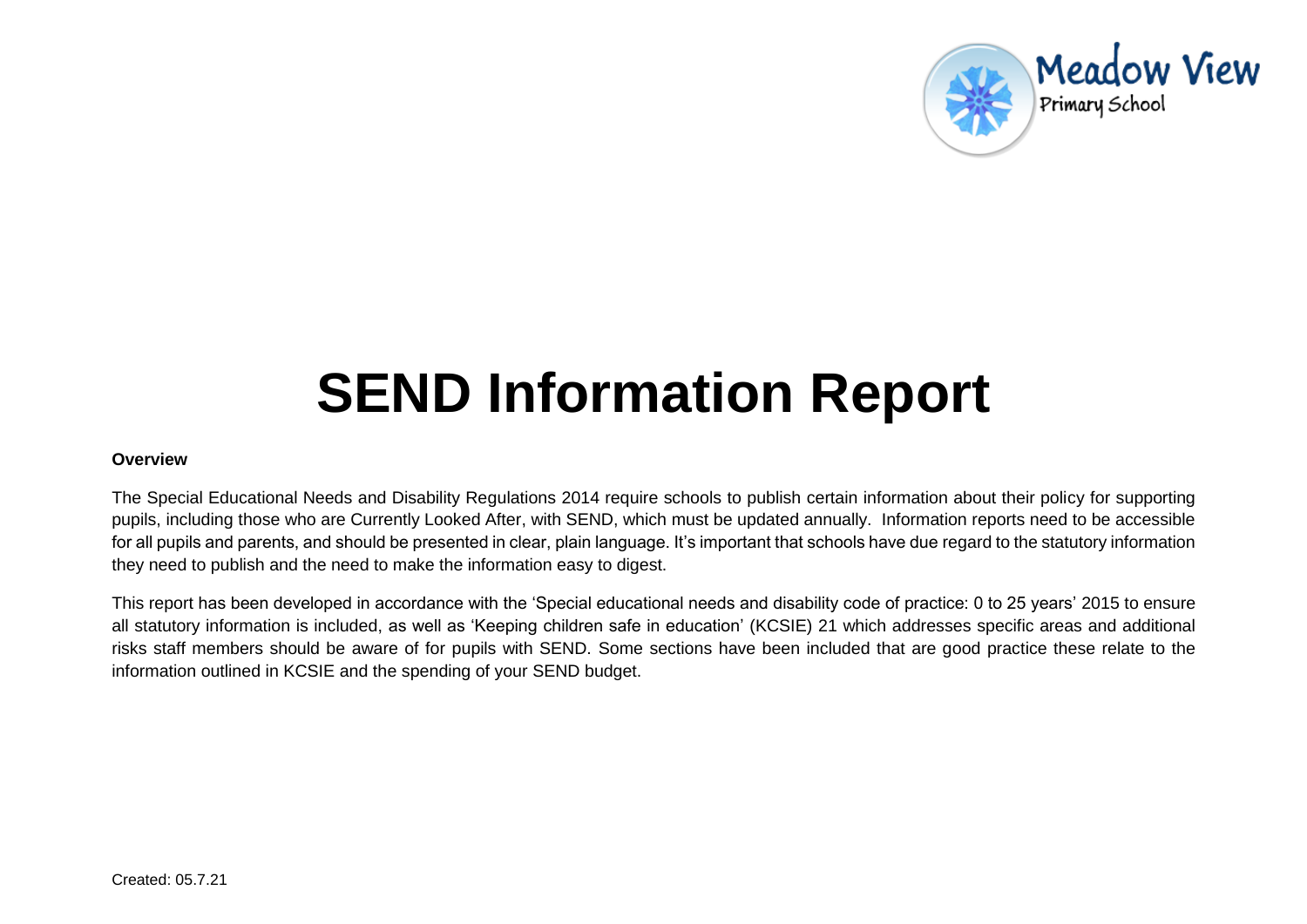#### **Contents**

- 1. [Our school's approach to supporting pupils with SEND](#page-2-0)
- 2. [Catering for different kinds of SEND](#page-3-0)
- 3. [Key staff and expertise](#page-5-0)
- 4. [Identifying pupils with SEND](#page-7-0)
- 5. Consulting with pupils and parents
- 6. [Involving key stakeholders](#page-10-0)
- 7. [Progressing towards outcomes](#page-11-0)
- 8. Transition support
- 9. [Teaching approach](#page-12-0)
- 10. Adaptations to the curriculum and learning environment
- 11. [Inclusivity in activities](#page-13-0)
- 12. Supporting emotional and social development
- 13. [Online safety](#page-14-0)
- 14. [Sexual violence and harassment](#page-14-1)
- 15. [Evaluating effectiveness](#page-15-0)
- 16. [Handling complaints](#page-15-1)
- 17. [Spending the budget](#page-16-0)
- 18. [Local Offer](#page-16-1)
- 19. [Named contacts](#page-17-0)
- 20. [Additional support](#page-17-1)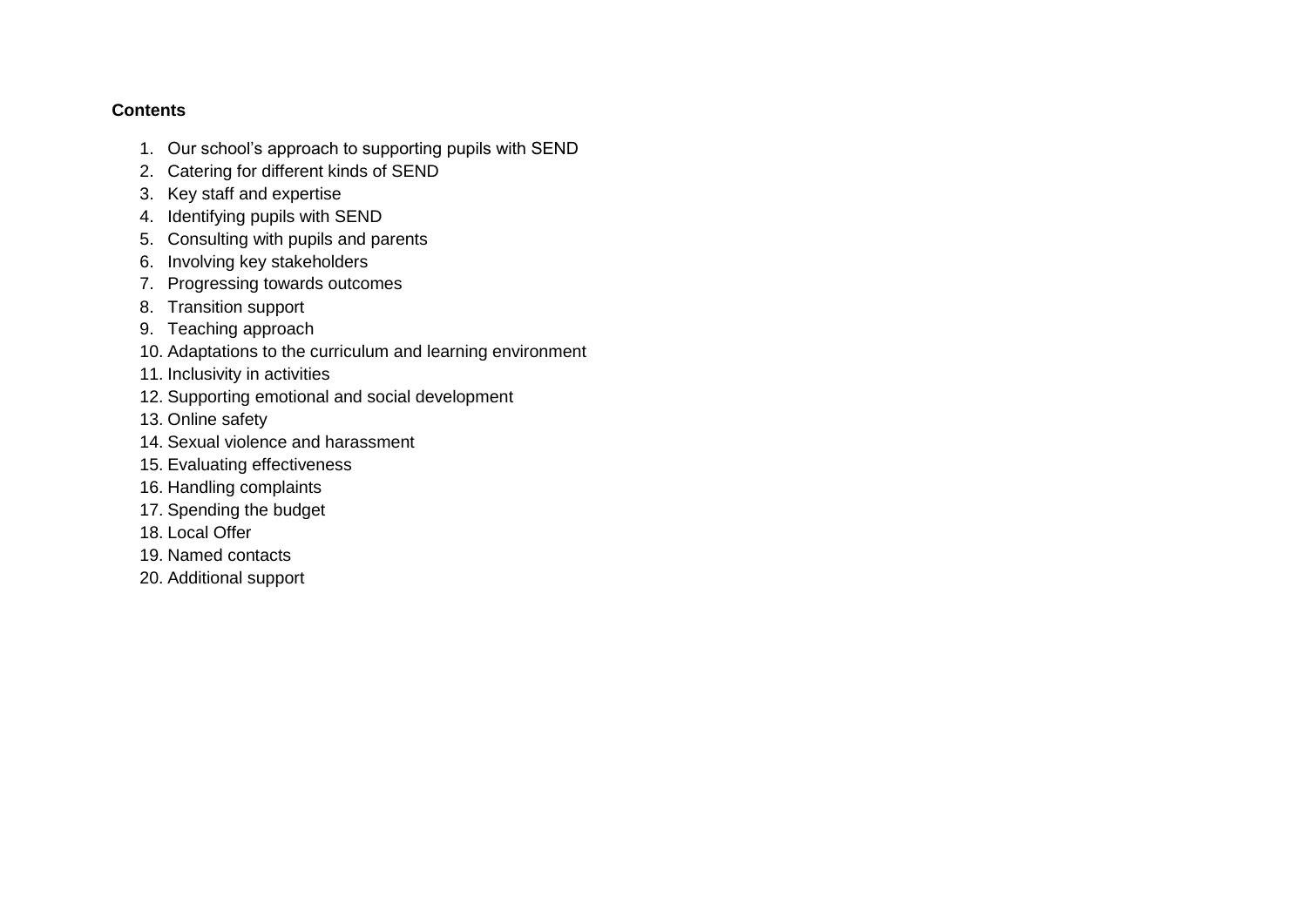# <span id="page-2-0"></span>**1. Our school's approach to supporting pupils with SEND**

Meadow View is an inclusive school.

All pupils with SEND are supported through quality first teaching. Our SEND policy outlines the definition of SEND and how we identify needs. The roles and responsibilities of key staff and the assess, plan, do and review cycle of support that we offer.

Early identification of need and timely early intervention is key to our offer and actions are taken from the earliest opportunity, through the engagement of external services and support avenues for our families.

All children with an identified SEND need are registered on our inclusion register. Relevant documentation, specific to the area of need is completed. We support children through universal, targeted and specialist support through a graduated response to need.

We actively seek parental engagement at each stage and value all stakeholders' contributions to the co-production of any SEND IEPs and support plans.

Meadow View Primary has an experienced Inclusion Team, based in the school's Inclusion Hub.

The team comprises of:

Mrs J Logan: Head Teacher

Mrs S Gregg: Assistant Head Teacher for Inclusion

Miss D Hunter: Inclusion and Learning Executive and SENCO.

Miss J May: Behaviour and ROAR lead.

Mrs B Morgan: Inclusion and Safeguarding Officer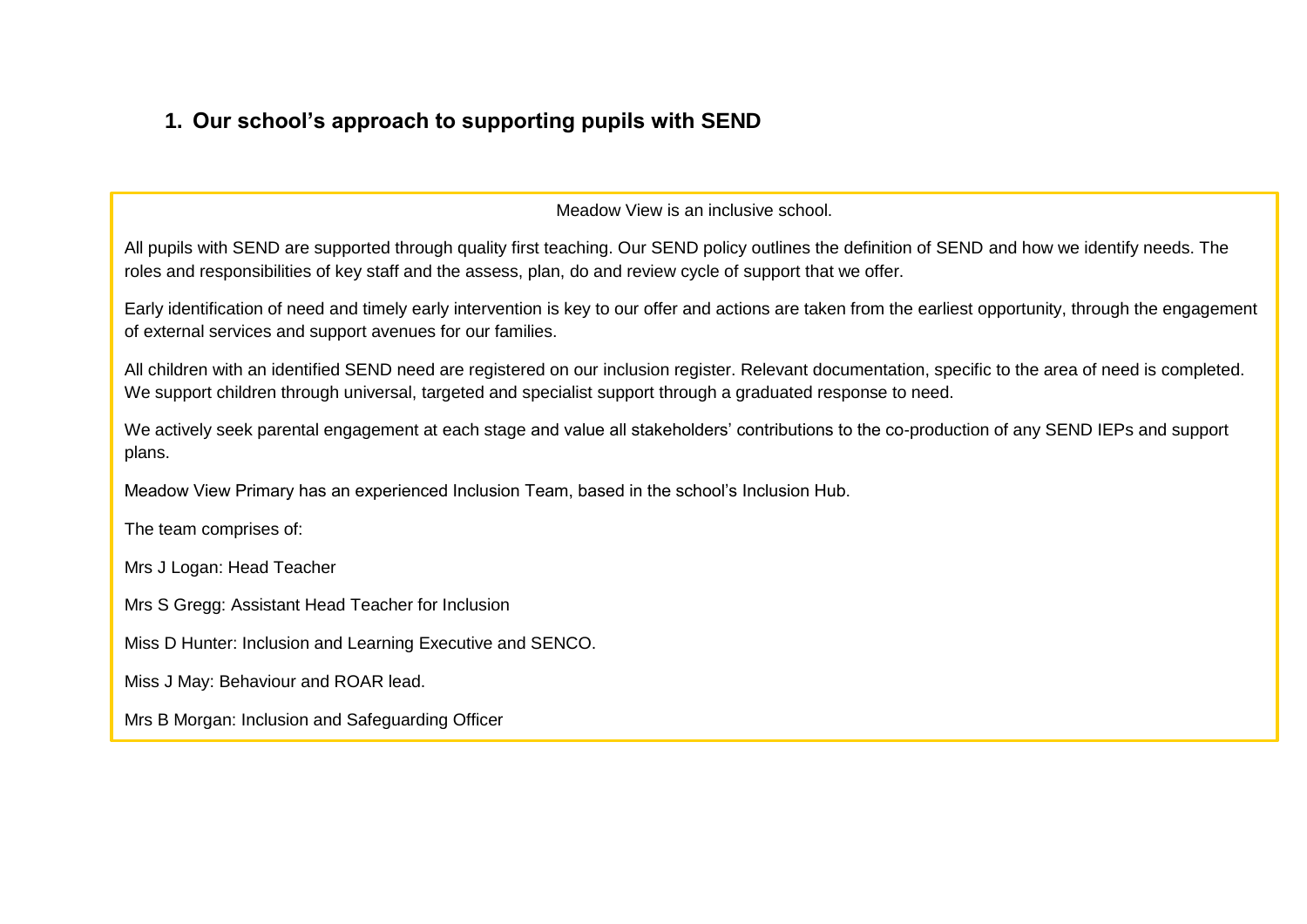## <span id="page-3-0"></span>**2. Catering for different kinds of SEND**

#### **Social, emotional and mental health**

- Trauma Informed and restorative practice throughout school.
- Trauma Informed practitioner on site.
- Whole school positive behaviour and relationships system based on 'Aim High, Be Safe, Be Kind (ASK)' school rules
- Team teach, positive handling co-regulation support
- The use of ROAR to support mental health in schools. ROAR is a whole school approach to mental health and wellbeing.
- ROAR Regulators-personalised SEMH plan.
- ROAR Responders (staff that the children choose who they feel they can speak to) in all classes

#### **Cognition and learning**

- Quality first teaching
- Support staff in class
- Specific programmes/supports for Literacy and Maths
- Additional support from Learning Support Services and Educational Psychologist
- Additional phonics support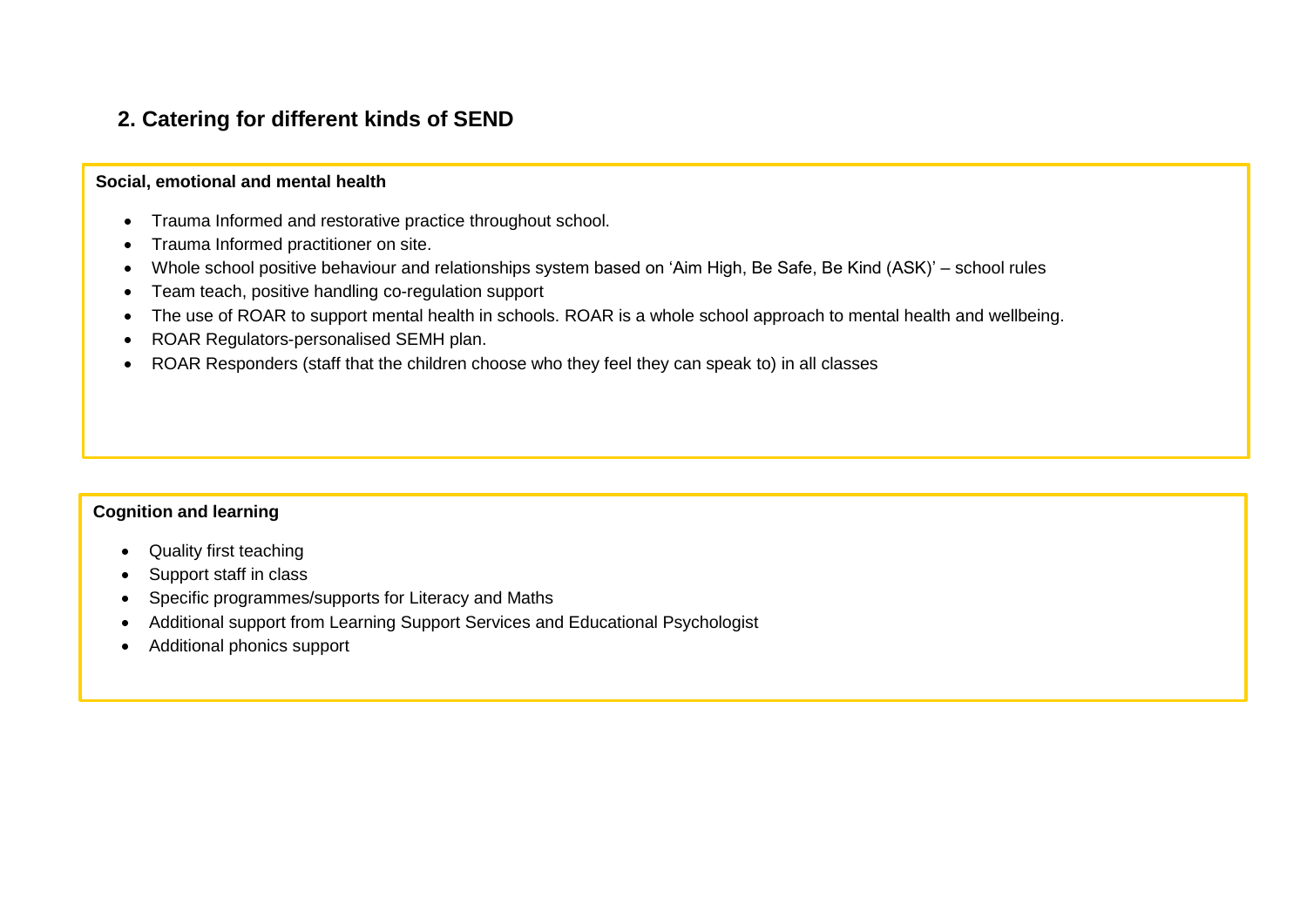## **Communication and interaction**

- SALT therapist provided by school.
- SALT intervention / programmes of work
- Pastoral ROAR

### **Sensory and/or physical needs**

- Hygiene room facilities
- Team of staff trained in team teach
- Pastoral support
- Sensory room in school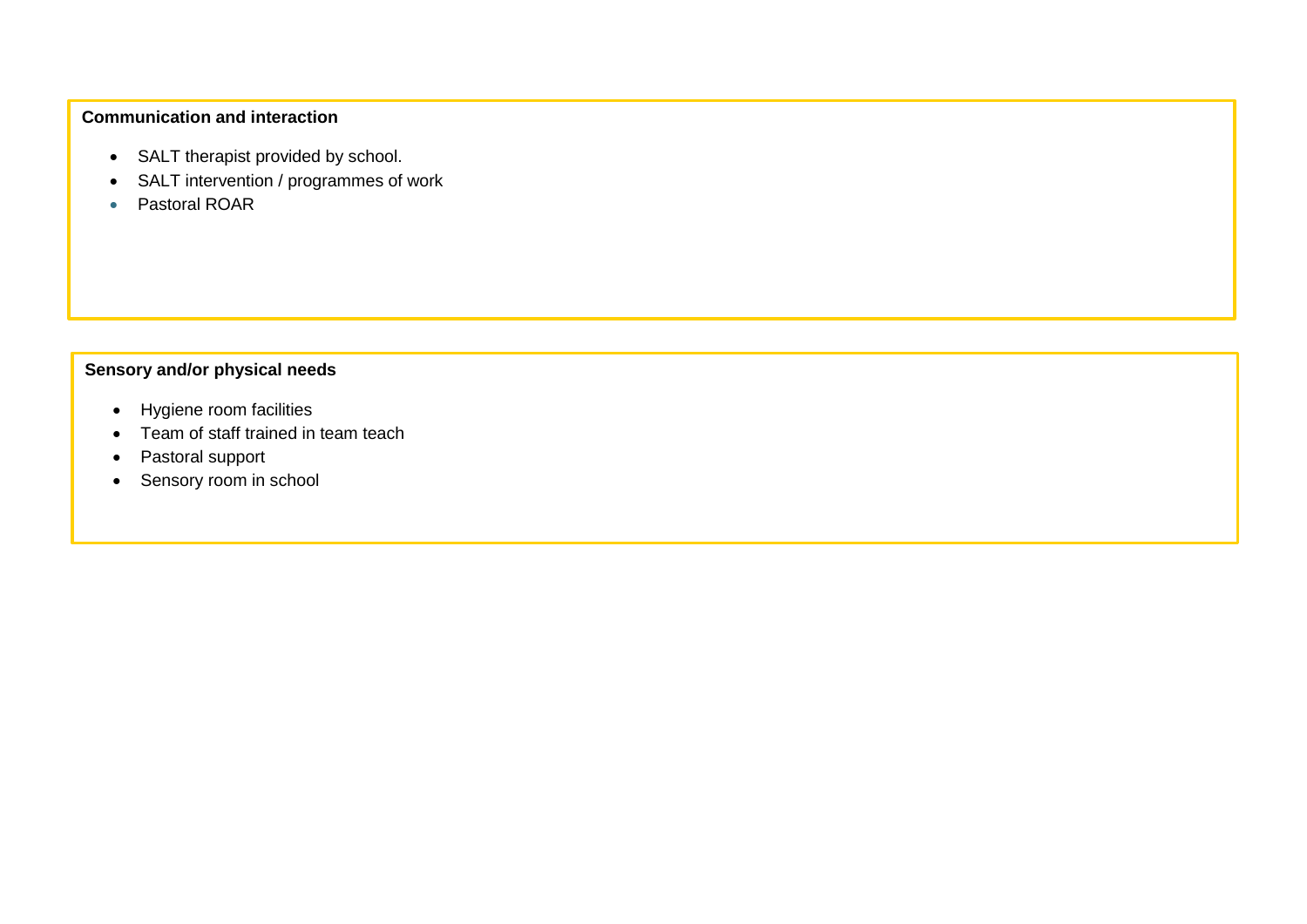## <span id="page-5-0"></span>**3. Key staff and expertise**

| Name of staff member | Area of expertise                   |
|----------------------|-------------------------------------|
| Miss D Hunter        | Inclusion and Learning Executive    |
|                      | <b>SENCO</b>                        |
|                      | school@mvp.jmat.org.uk FAO SENCO    |
|                      | 01709 740500                        |
| Mrs J Logan          | <b>Head Teacher</b>                 |
| Mrs S Gregg          | <b>Assistant Head for Inclusion</b> |
|                      | Trauma Informed specialist          |
| Miss J May           | Behaviour and ROAR lead             |
| Mrs B Morgan         | Inclusion and Safeguarding Officer  |
| Mrs D Riley          | <b>Attendance Officer</b>           |
| Mr R Green           | Sports coach                        |
|                      |                                     |

#### **Securing and deploying expertise**

All staff have trauma informed and restorative practice training, ROAR training and many members of staff are Team Teach trained.

The school secures on going specialist expertise through planned CPD and the commissioning of specialist support services / staff to upskill and train staff in school.

We deploy staff around the school to support pupils with SEND through the plan, do, review cycle, in line with the children's graduated response.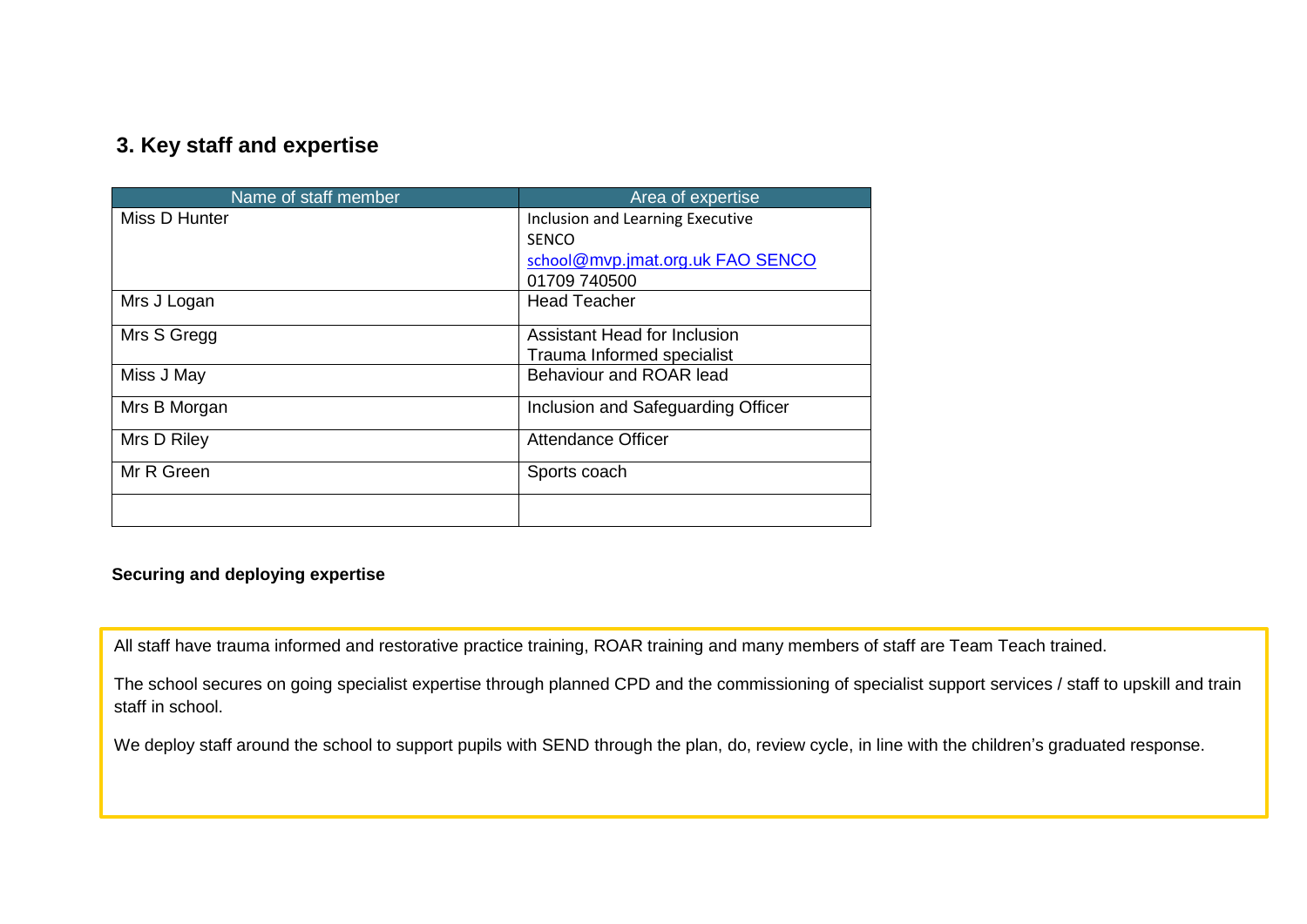#### **Equipment and facilities**

Personalised resources for individual children are available at the point of need and include items such as; ear defenders, tents, sensory toys, resistant bands, soft toys etc.

We have three learning pods in school which support children with 1:1, small group or targeted interventions.

Our accessibility plan can be found at [https://www.meadowviewprimary.co.uk](https://www.meadowviewprimary.co.uk/)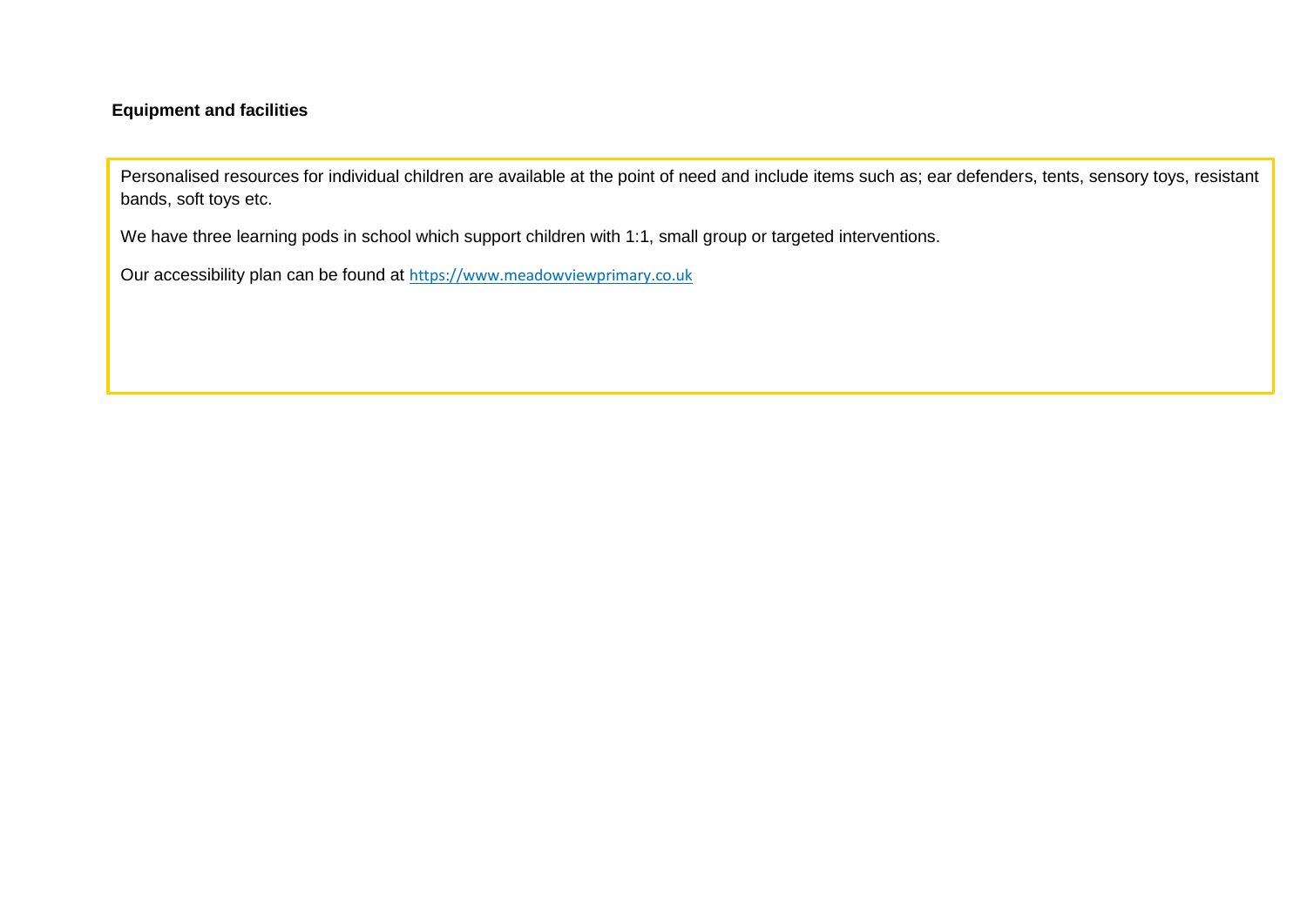## <span id="page-7-0"></span>**4. Identifying and assessing pupils with SEND**

The school has an inclusion register which identifies all those pupils with SEND. All children have access to quality first teaching which includes reasonable adjustments to meet individual needs.

During the plan, do and review cycle, staff identify concerns. These are discussed with the SENDCo and parents / carers. Pupil IEP's or support plans, alongside other support strategies may be used to identify target areas and specific interventions. These are reviewed once a term and discussed at parent SEND meetings. During this review, further actions may be taken by engaging other relevant professionals to seek advice and support.

During pupil progress meetings and inclusion team meetings, children are identified and placed on the monitoring list if we have concerns.

For further details, please see our SEND policy.

Below is Meadow View's Stages of SEN planner to support parents in knowing what stage of SEN their child is and what to expect.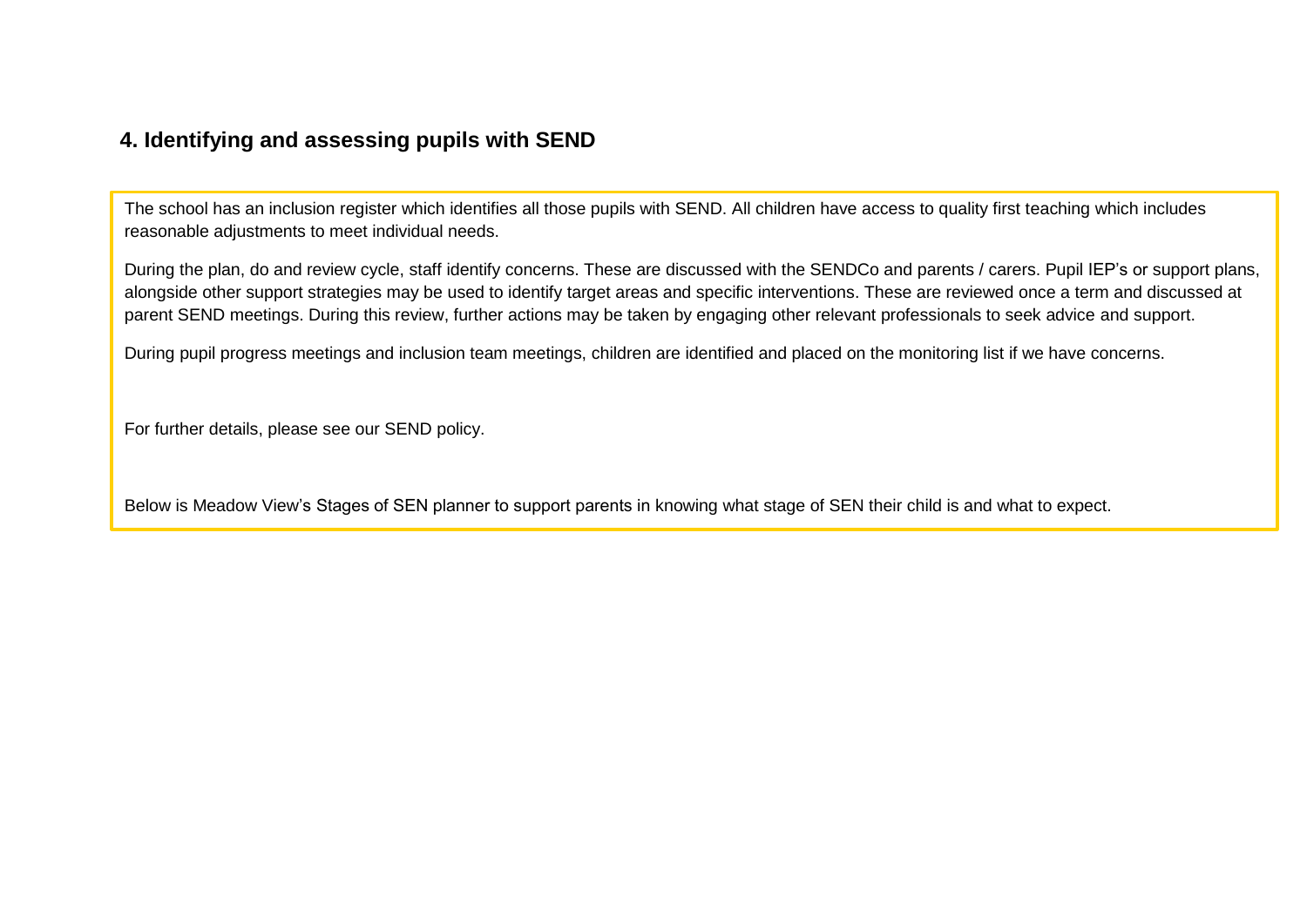## **Stage 3**

Children in this stage will have a **Support Plan** document. This is a lengthy document that follows the child through school to build a picture of their personalised needs and the provision they require. It looks at the different areas of need including; Communication and Interaction, Cognition and Learning, Social, Emotional and Mental Health, Sensory and Physical and Independence. For each of these areas we list your child's strengths and what their areas of need are. Targets will be set each term and agreed priorities listed for each of the areas mentioned above to ensure your child is successful in meeting their personalised targets.

Your child will have **3 SEN Reviews** per year. One each term. These will be detailed meetings, with the SENCO present, where we go through and update the Support Plan document in each of the sections, review old targets and set new targets. These SEN reviews will be instead of the shorter parents' meetings we have in

## **Stage 2**

the year.

Children in this stage will have an **Individualised Education Plan (IEP**) document. This is a one-page document with targets to show what your child needs to work on. We use the language Intent, Implementation and Impact and then Review. The Intent is the target we want your child to achieve. Implementation is the steps we will put in place to ensure your child achieves the target. Impact is what will this look like when your child has been successful? These will be reviewed at the following SEN meeting.

Your child will have **1 shorter parents' meeting in the Autumn Term** and **2 SEN meetings in the Spring and Summer Terms.** The SEN meetings will be longer sessions with the SENCO present so that we can ensure that your child is making sufficient progress towards their targets. These SEN reviews will be instead of the shorter parents' meeting

in the Spring and Summer terms. The Spring and Summer terms.

## **Stage 1**

1. Children in this stage will have an **Individualised Education Plan (IEP**) document. This is a one-page document with targets to show what your child needs to work on. We use the language Intent, Implementation and Impact and then Review. The<br>محمد المصدر المصدر المصدر المصدر المصدر المصدر المصدر المصدر المصدر المصدر المصدر المصدر المصدر المصدر المصد achieves the target we want your crima to achieve. Implementation is the steps we will put in place to ensure your child<br>achieves the target. Impact is what will this look like when your child has been successful? These wi Intent is the target we want your child to achieve. Implementation is the steps we will put in place to ensure your child following SEN meeting.

Your child will have **2 shorter parents' meetings in the Autumn and Spring Terms** and **1 SEN meeting in the Summer Term**  with the SENCO present to ensure that your child is making sufficient progress towards their targets. This will be instead of a parents' meeting in the Summer term. We have specifically chosen Summer for the SEN meeting as this will enable your child to have a smooth transition to the next year group by ensuring that the next teacher has all the information they need.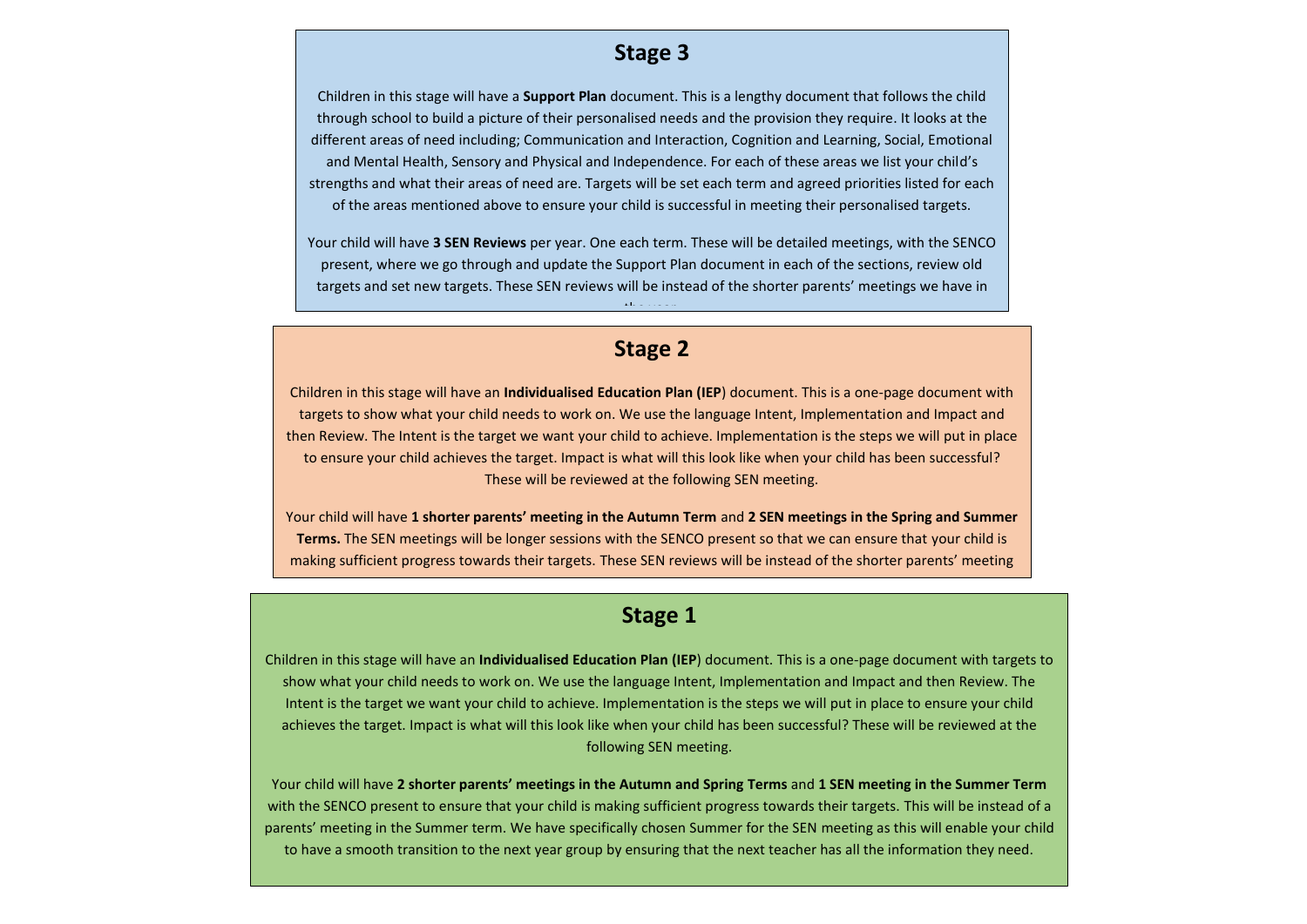## **5. Consulting with pupil and parents.**

#### **Parents**

We consult with parents / carers with SEND and involve them in their child's education through:

- SEND meetings
- Parent consultations
- Face to face informal discussions
- Multi platforms available telephone, email, Zoom
- Working with the additional services

#### **Pupils**

We consult with pupils with SEND and involve them in their education through:

- Marking and feedback
- Pupil progress discussions
- Targeted work reflective of the success criteria
- Gathering wishes and feelings
- ROAR support interventions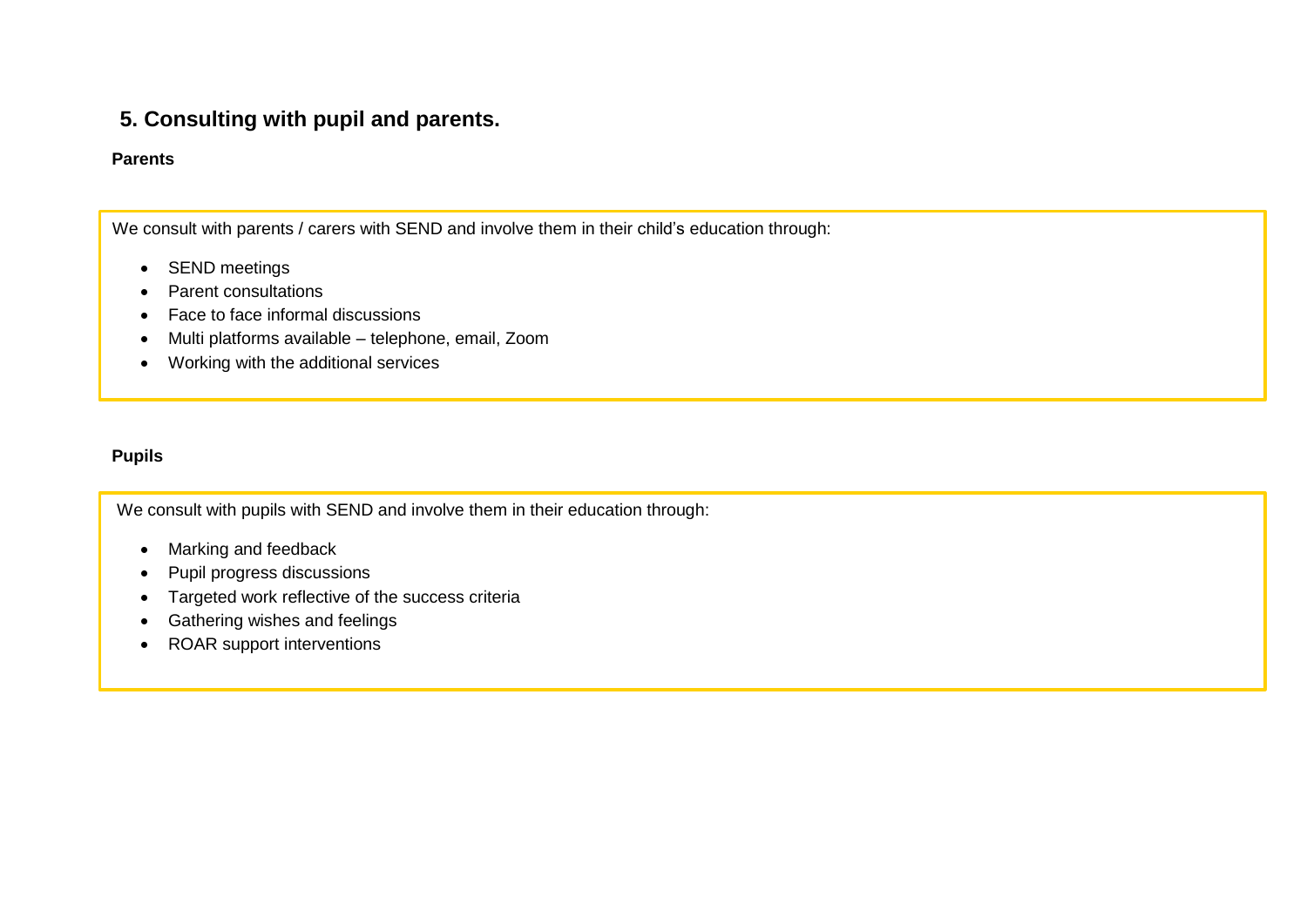## <span id="page-10-0"></span>**6. Involving key stakeholders**

We involve other bodies, including health and social care bodies, LA support services and voluntary sector organisations, to support pupils' needs and their families as required. We currently work with:

- Educational psychology service Middleton psychology service
- Learning support service Fusion TSA
- Social services / Early help Local authority
- Virtual schools All relevant local authorities
- SENDIASS Local authority
- Moving and handling team Specialist providers
- CAMHS Local authority
- Child Development Centre
- Speech and language therapy NHS
- Occupational therapy, physiotherapy, paediatricians, GP's NHS
- Barnardo's Voluntary sector
- Springwell Academy/Positive Regard TSA SEMH Private
- Aspire Outreach service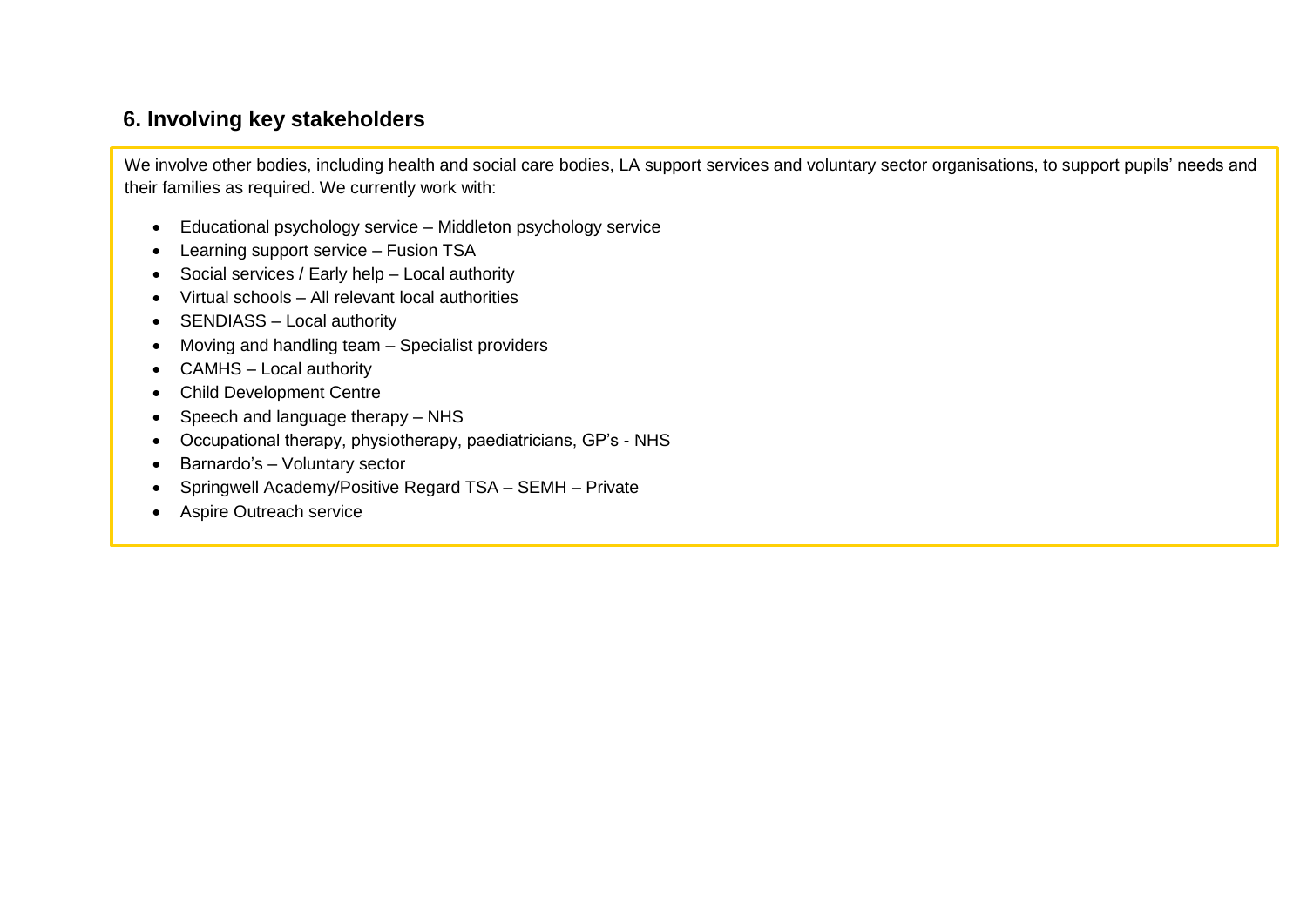## <span id="page-11-0"></span>**7. Progressing towards outcomes**

The school's arrangements for supporting pupils' progress towards outcomes include:

- Quality first teaching
- Plan, do, review cycle of work each term
- Working with parents and young people as part of this assessment and review through informal and formal meetings
- Pupil progress meetings with the class teacher, SENDCo and Head Teacher
- Reviewed curriculum offering quality learning experiences
- Engagement of and continuing liaison with additional services
- Planned programme of CPD for all staff

## **8. Transition support**

Our school supports pupils with SEND as they move between phases of education by:

- Onsite F1 education
- Building relationships
- Enhanced transition for identified pupils
- Teacher and SENDCo discussions
- Enhanced transition arrangements to secondary provisions
- Detailed inclusion register for the next teacher.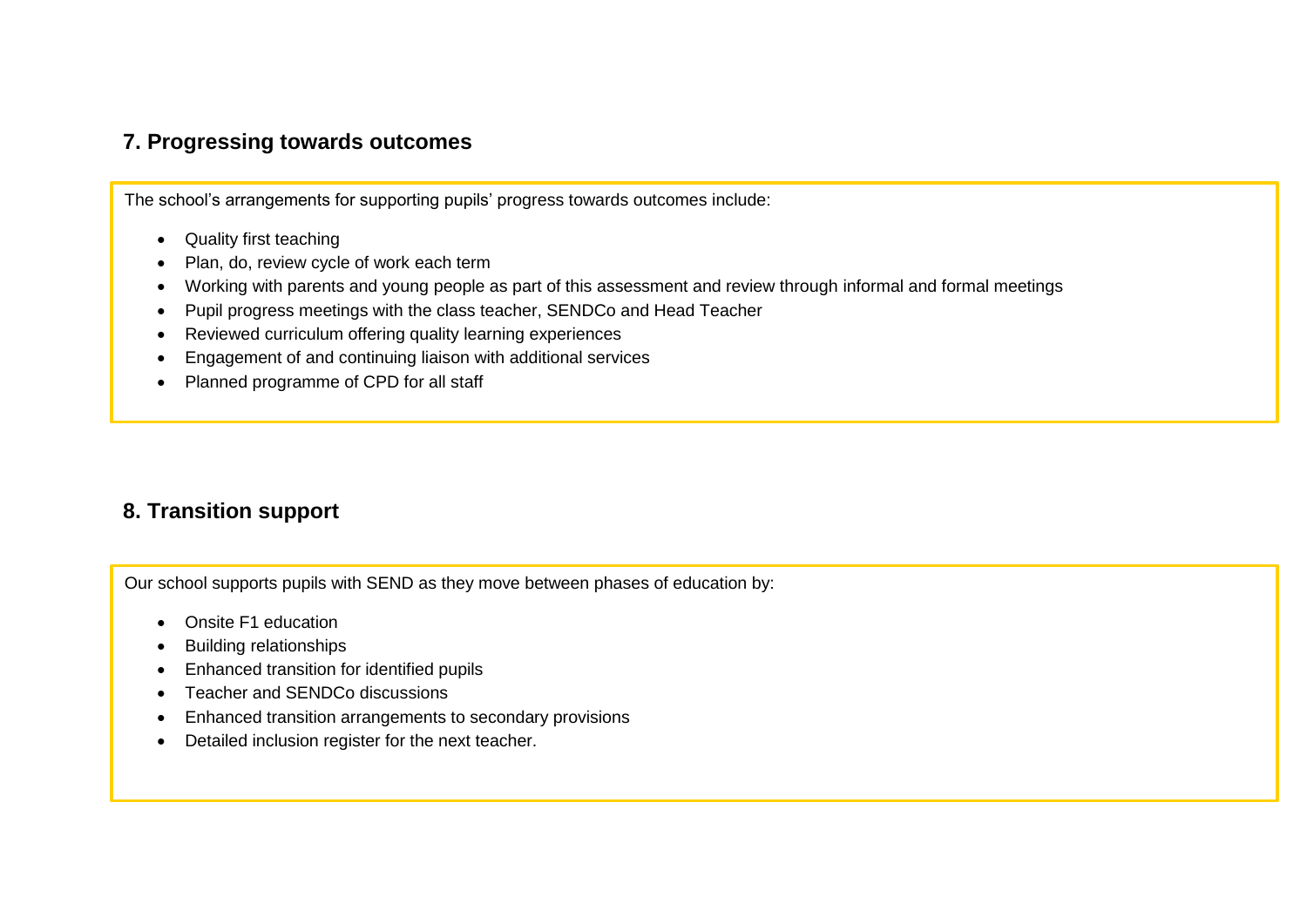# **9. Teaching approach**

Meadow View Primary is an inclusive school. All pupils have access to:

- <span id="page-12-0"></span>• Quality first teaching
- Differentiated learning
- Scaffolded learning
- An exciting, engaging curriculum

Which is enhanced, when required, by

- Pastoral provision
- Adapted provision
- Pupil's IEP's and support plans
- SENDCo input
- Specialist services

# **10. Adaptations to the curriculum and learning environment**

Adaptations are made to the curriculum and learning environment to ensure accessibility for pupils with SEND through:

- Personalised timetables
- Use of on-site facilities e.g. trim trials, sensory room
- Use of flexible spaces learning pods
- Mental Health and wellbeing staff
- Flexible class environments to meet individual needs
- Specialist equipment e.g. ear defenders, writing stands.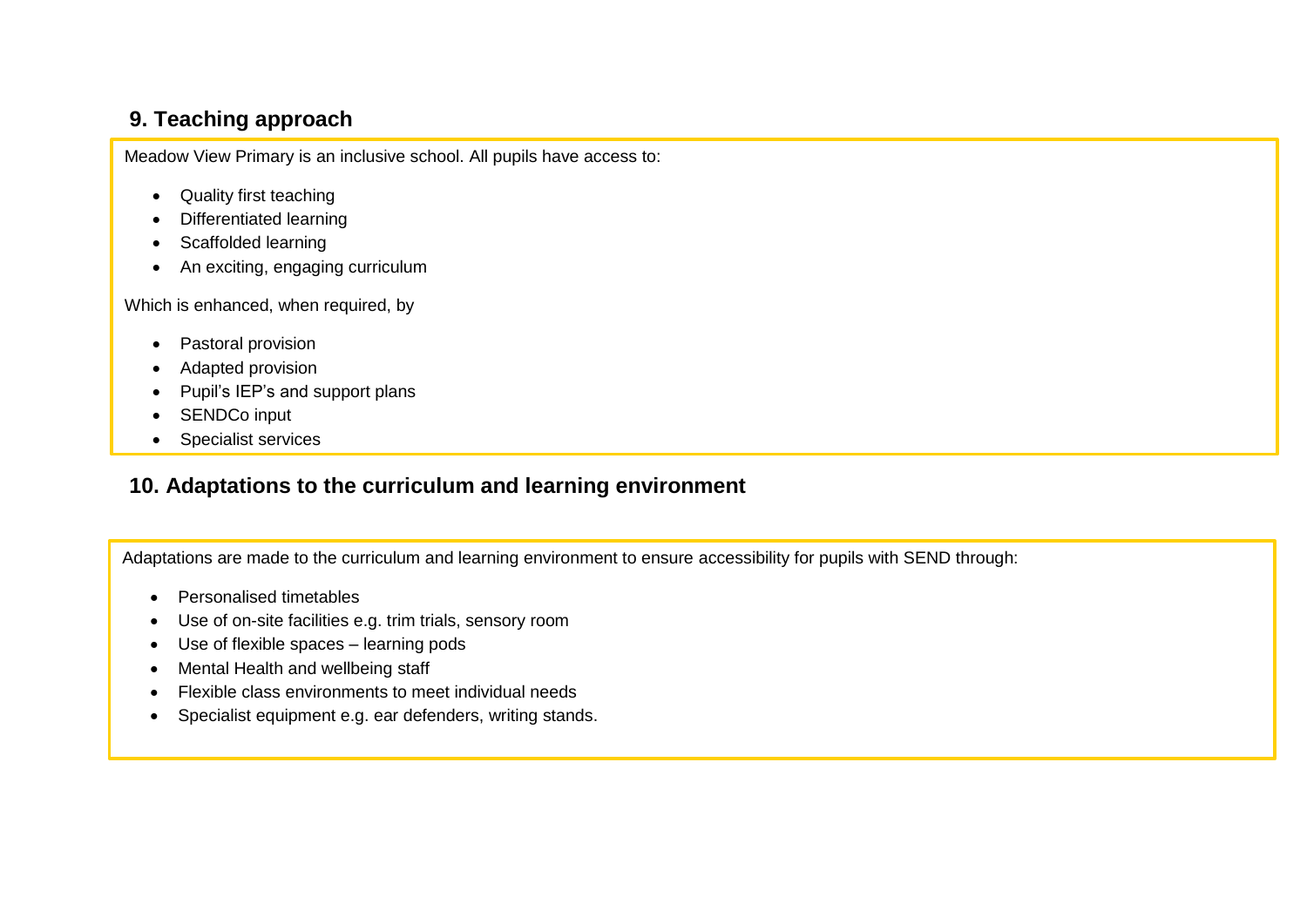## <span id="page-13-0"></span>**11. Inclusivity in activities**

We ensure that pupils with SEND can participate in activities amongst their peers and those that do not have SEND by:

- Personalised equipment.
- Specialist equipment specific to a child's need, e.g., changing mats.
- Enhanced staffing where appropriate.

## **12. Supporting emotional and social development**

At Meadow View Primary we support and improve the emotional and social development of pupils with SEND through:

- Holistic mental health and well-being support delivered through ROAR
- Mental health and well-being support for listening to the views of pupils with SEND
- Staff to adapt, personalise and pre-teach/ overlearn relevant parts of the curriculum
- Trauma informed practice/ Team Teach CPD for all staff
- Capacity to have an open door policy to the SENDco for parents and pupils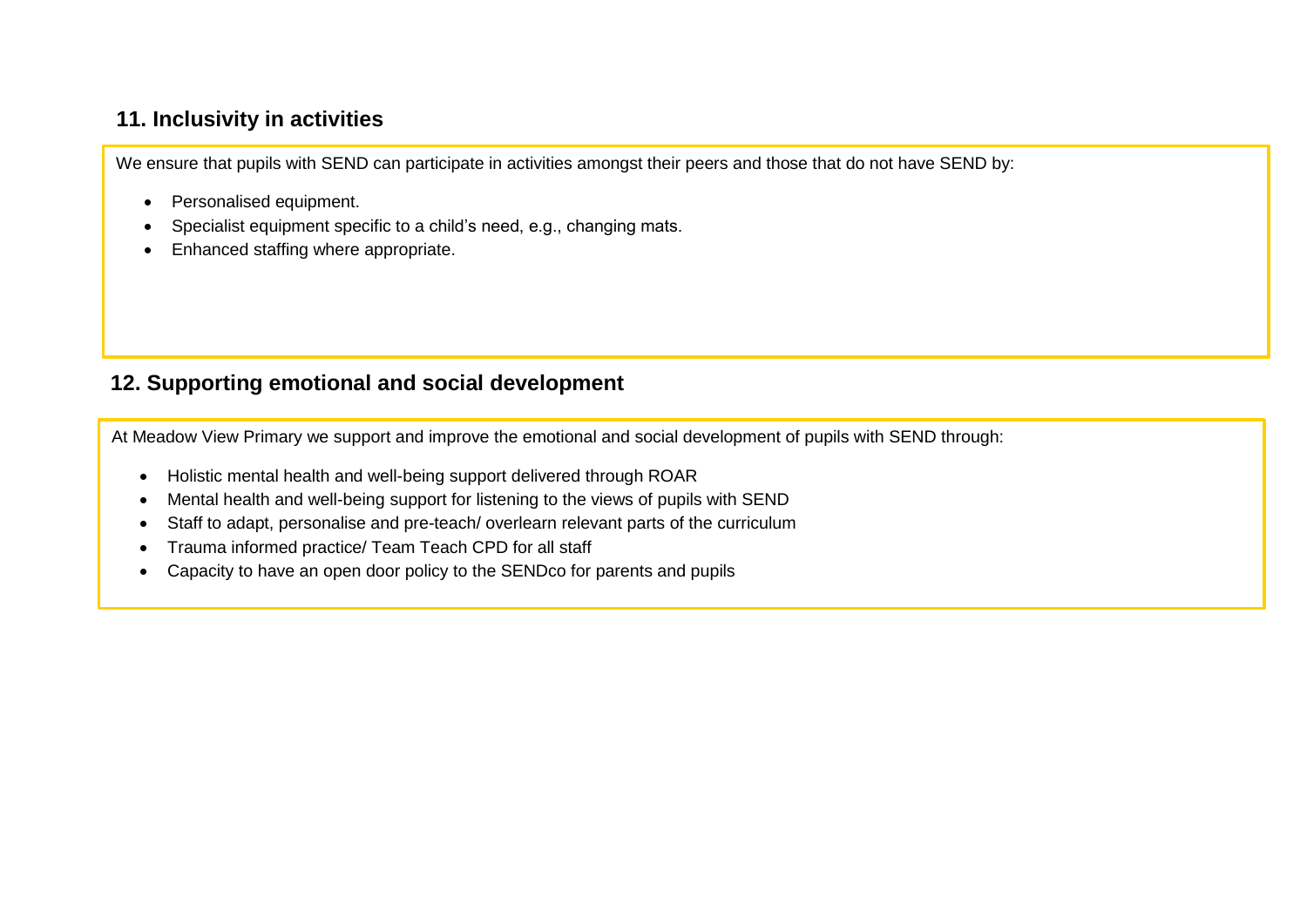# <span id="page-14-0"></span>**13. Online safety**

We recognise the additional risks that pupils with SEND face online, e.g. through online bullying, grooming and radicalisation. We support pupils with SEND to stay safe online through:

- Inclusive access to the curriculum, including work delivered through Barnardo's and at Crucial crew
- Additional 1:1 pastoral work
- Liaising with parents and offering advice / signposting to available support
- Ensuring that pupil voice is heard and all concerns are actioned immediately
- Promoting safe internet use through a range of available platforms, Website, Twitter, text, email, face to face.

Please see Safeguarding policy and internet safety policy.

## <span id="page-14-1"></span>**14. Sexual violence and harassment**

We also recognise the additional risks that pupils with SEND face in terms of sexual violence and harassment between children in school. We have the following procedures in place to address these risks.

- Anti-bullying policy
- Pastoral staff referrals / work
- Safeguarding reporting
- MASH referral
- MVP Inclusion Team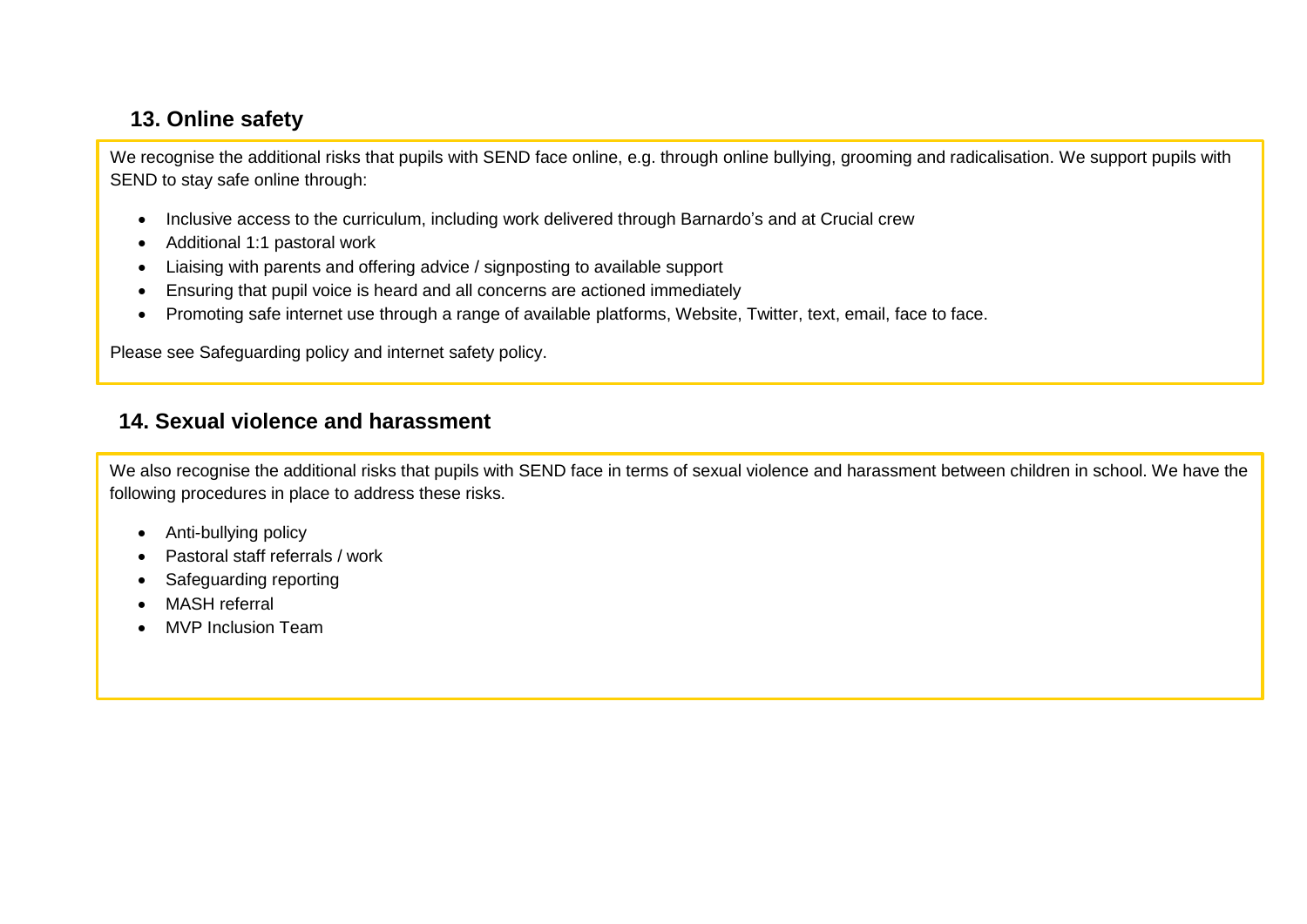# <span id="page-15-0"></span>**15. Evaluating effectiveness**

We evaluate the effectiveness of the provision in place to support pupils with SEND by:

- Facilitating timely discussion with the SENDco for staff, parents and pupils
- Pupil progress meetings

÷,

- Termly reviews of the inclusion plan
- Liaison and seeking other professionals' advice / opinions
- Operating an inclusion team approach to monitoring daily SEND provision and discussions in weekly inclusion team meetings
- Liaising with the SEND governor / JMAT inclusion leads

# <span id="page-15-1"></span>**16. Handling complaints**

The arrangements in place for handling complaints from parents of pupils with SEND about the provision at Meadow View Primary would be in line with the complaint's procedure. We also offer:

- Meetings with the class teacher, SLT / SENDco
- Signposting to impartial support service for example SENDIASS
- Liaising with LA services, e.g. EHCP panel, CAMHS
- Referring parents onto the trust leadership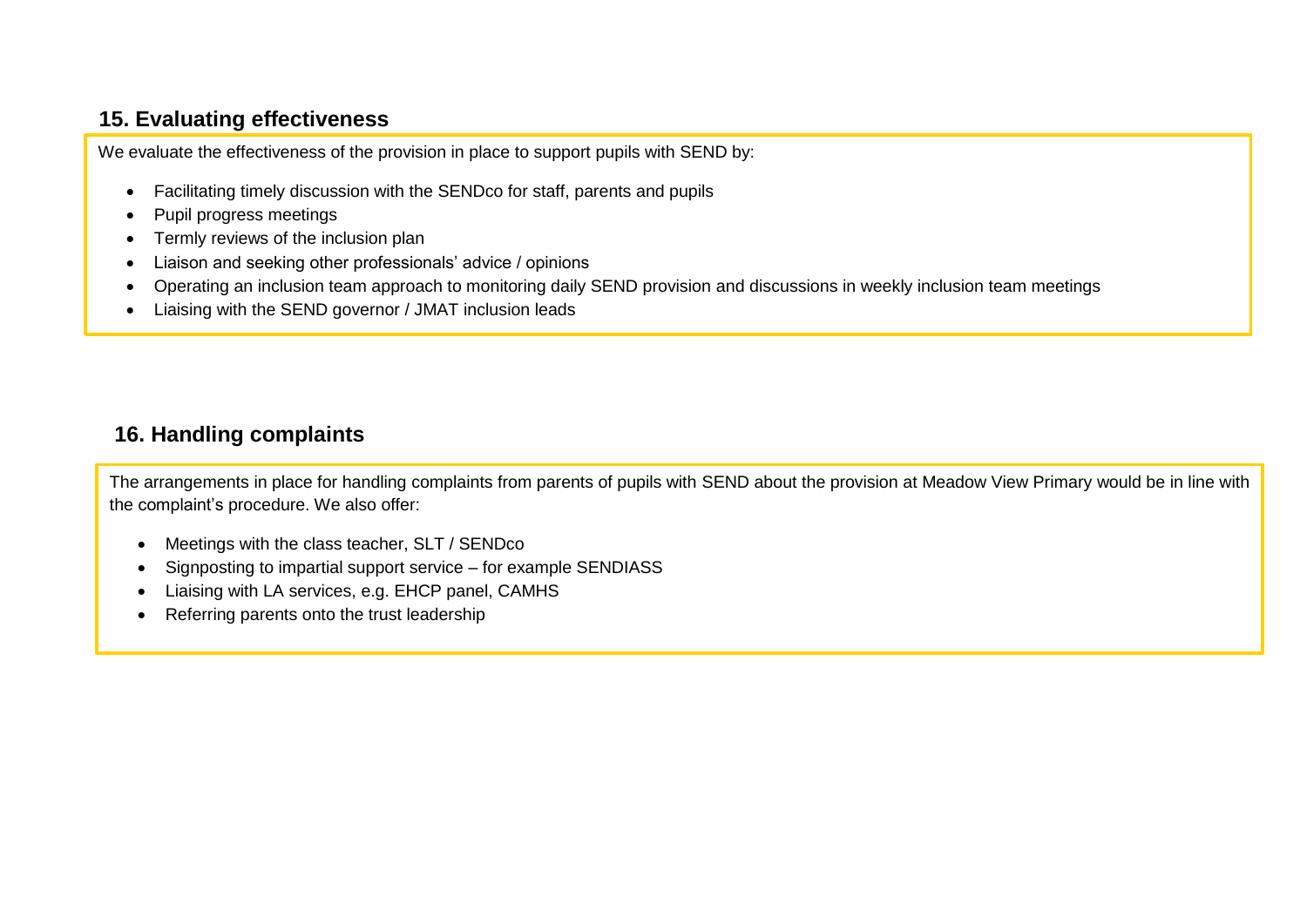## <span id="page-16-0"></span>**17. Spending the budget**

The school received £122,266 to support pupils with SEND this year. The funding has been allocated to:

- Enhanced staffing in classrooms, and for TA support
- **SENDCo**
- Trauma informed specialists
- Environmental changes creation of quiet spaces
- CPD for all staff
- Assistant Head for Inclusion
- Bespoke equipment to support individual needs

# <span id="page-16-1"></span>**18. Local Offer**

**Rotherham local offer can be found at [http://www.rotherhamsendlocaloffer.org](http://www.rotherhamsendlocaloffer.org/)**

The Local Offer covers:

- Education, health and care provision for children and young people with SEND.
- Arrangements for identifying and assessing children and young people with SEND, including arrangements for requesting an Education Health and Care (EHC) needs-assessment.
- Other education provision (outside of schools or colleges, such as sports or arts) and training provision, including apprenticeships.
- Respite support and leisure activities.
- Arrangements for travel to-and-from schools, post-16 institutions and early year's providers.
- Support to help children and young people move between phases of education and to prepare for adulthood.

Meadow View works with the LA to offer advice, support and signpost families to additional services. Including, SENDIASS, Health watch. Rotherham charter and local NHS services.